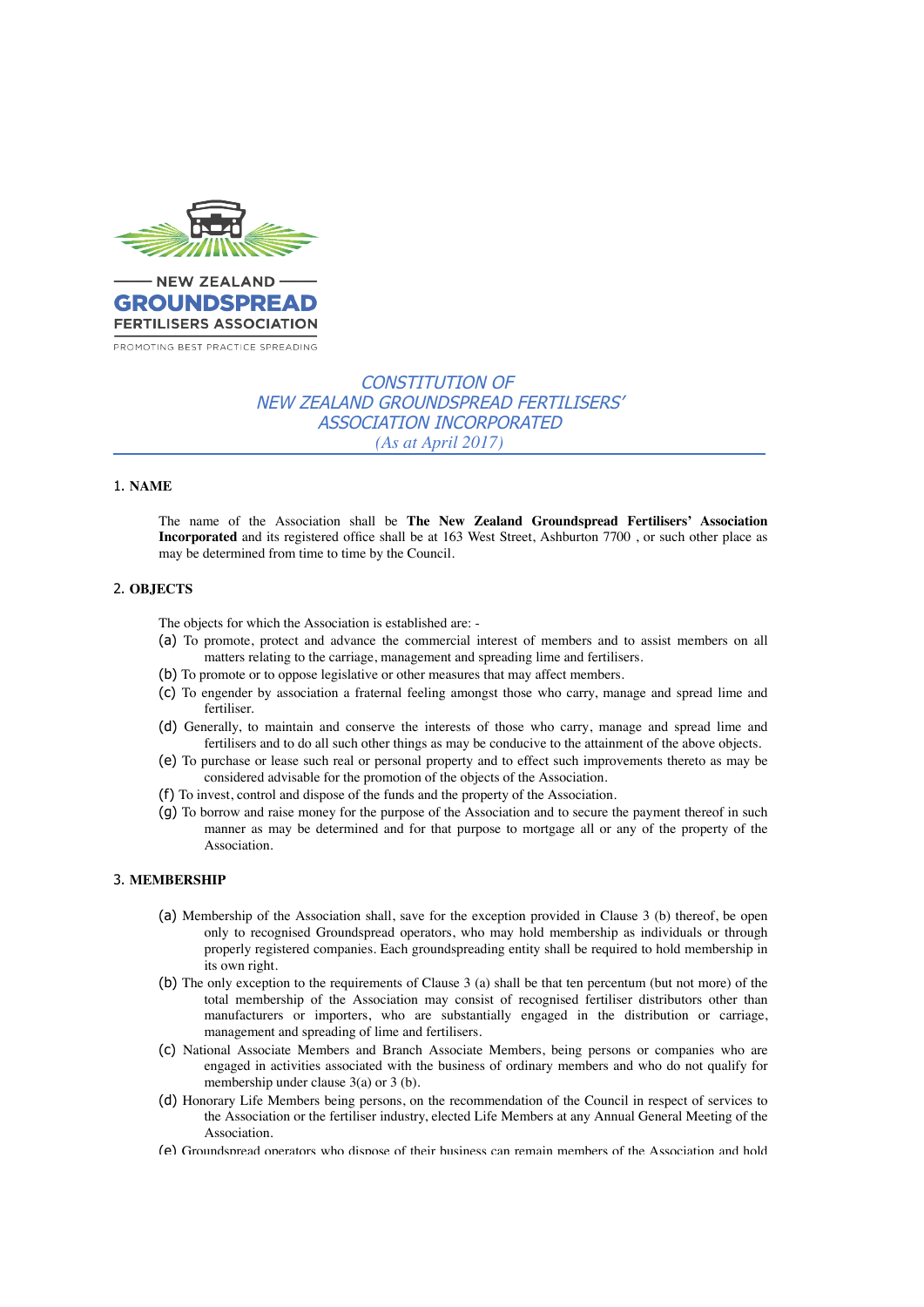(e) Groundspread operators who dispose of their business can remain members of the Association and hold office for a period not exceeding four years. No more than two such members may be on either a Branch or National Council.

## 4. **MEMBERSHIP APPLICATIONS**

- (a) Every application for membership shall be made in writing on the prescribed form to the Secretary of the Branch of the Association in which that member resides and shall be considered at the next committee meeting of the Branch.
- (b) No person or company shall be admitted to membership unless his or its application shall be approved by a majority of Committee members present at a Branch Committee meeting. If approved, the application must be immediately notified to the National Association and be ratified by the National Council.
- (c) Application for admission to Associate Membership of a Branch shall be made to the Branch within whose area the applicant is operating and such application shall be dealt with and approved by the Branch Committee of the Association. The Annual Subscription is to be set by the Branch. Associate Members have speaking rights, but no voting rights.
- (d) Applications for National Associate membership shall be received by the Executive Director and approved by National Council of the Association

## 5. **REGISTER OF MEMBERS**

The Executive Director of the Association shall keep a register of all members and the same shall be open for inspection of members at all reasonable hours during the day-time at the registered office of the Association. Such register shall be updated annually and shall contain the name and address of each member, together with such information as the National Council may direct and shall be conclusive evidence as to all matters relative membership therein contained.

## 6. **CESSATION OF MEMBERSHIP**

- (a) Any member may at any time resign his membership of the Association upon giving notice in writing to the Secretary of the Branch of which he is a member, to that effect and at the same time paying to the Executive Director all subscriptions, dues and other moneys payable to him up to the date of receipt of such resignation.
- (b) If any member shall not abide by the Rules of the Association or shall not comply with or shall refuse to comply or adhere to any resolution, agreement or contract that may be passed, adopted or entered into by the Branch Executive or by members in general meeting, the member may be asked to explain the reasons for such refusal. In the event that the Executive determine membership should be terminated, the member may be asked to resign and in the event of such member refusing or neglecting to resign he may be expelled from the Association by a two-thirds majority vote of members present or represented by proxy at a Special General Meeting called on seven clear days' notice for such purpose. Such members shall have a right to appeal against such expulsion to the National Council and such appeal shall be conducted in accordance with the Rules thereof and the decision of the appellate body shall be binding on such member and on the Association.
- (c) Any member whose subscription is unpaid after the expiration of three calendar months from the date fixed for the Annual General Meeting of the Association shall cease to be a member thereof and shall be struck off the roll by the National Council, provided always that in the absolute discretion of the National Council such member's name be restored to the Roll at any time upon payment of all arrears due by such member at the time of restoration.

## 7. **AMENDMENTS TO RULES**

These Rules or any of them (including the name of the Association) may be altered, added to or rescinded by resolution of the Annual or Special General Meeting by two-thirds majority of the members present in person or by proxy provided that notice of the intention to propose such resolution and the nature thereof shall have been given to each member of the Association seven clear days prior to the date fixed for such meeting and such resolution shall be approved by the Registrar as provided in Section 21 of the Incorporated Societies Act 1908. No addition to or alteration or recission of the Rules shall be approved if it in any way affects the non profit aims, personal benefit clause or Rule 17 - Dissolution.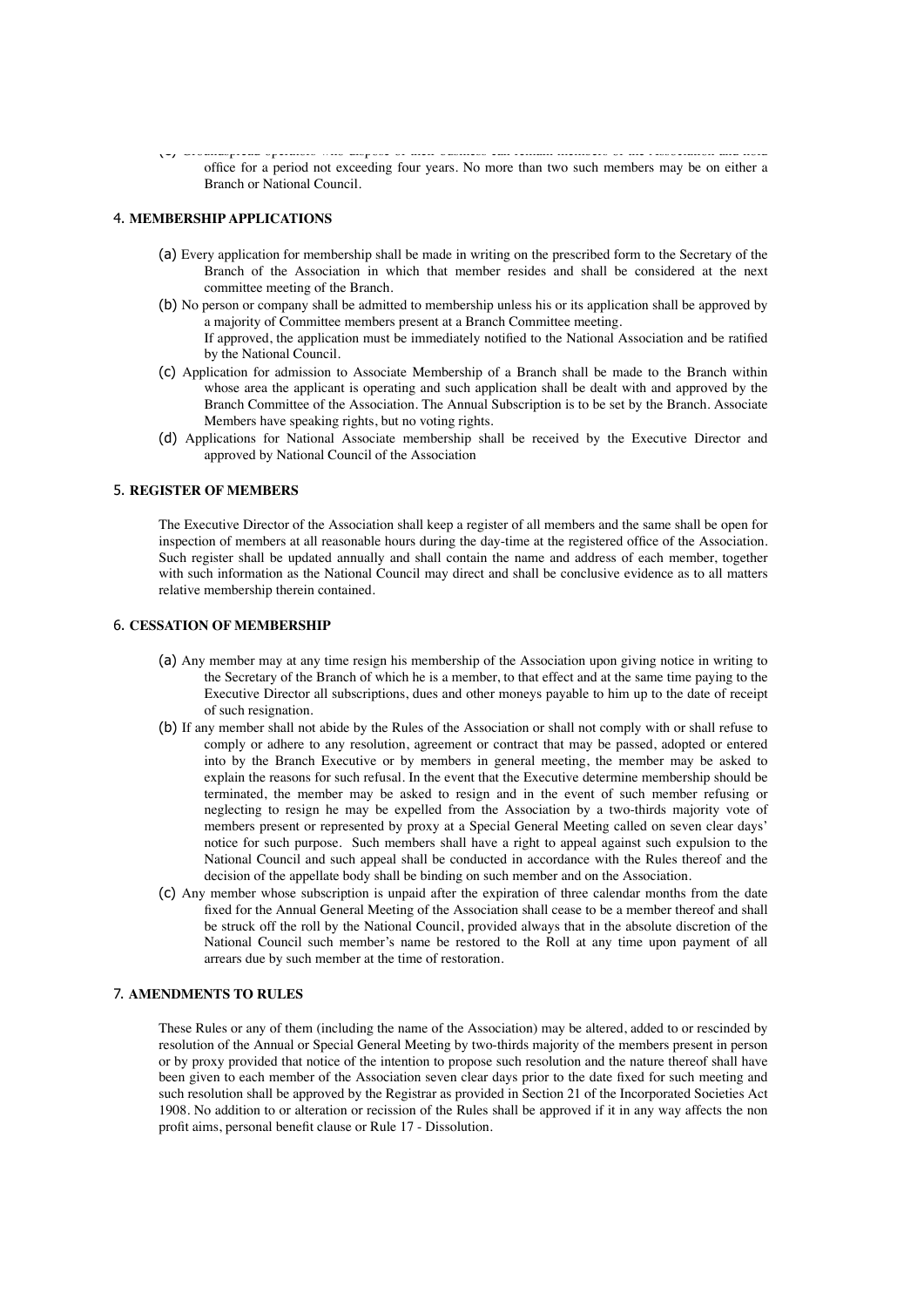## 8. **INTERPRETATION OF RULES**

In the construction of these Rules where not inconsistent with the context, words importing the singular number include the plural and vice versa: words importing males include females: words importing persons include firms and corporations and 'firms' include 'partnership(s)'.

If any difference of opinion arises as to the interpretation of Rules, such difference shall be referred to and decided by a majority vote of members of National Council present in person or by proxy.

## 9. **MEETING AND VOTING**

- (a) A General Meeting of members of the Association shall be held at such times and places as the National Council shall from time to time determine. Subject to provisions of clause 6 (b) hereof every member of the Association shall be given seven clear days' notice in writing of the time and place of every such meeting but the provisions of this Rule may in the discretion of the National Council be suspended whenever the National Council may be of the opinion that it is desirable in the interests of members to call an urgent meeting of members. Should the National Council so elect to act - no meeting and no resolutions passed at any such meeting shall be questioned or called in question by any member whether present at such meeting or not. No General Meeting of the members of the Association shall be invalidated by reason of the fact that a member or members may have accidentally failed to receive due notice hereof.
- (b) In any case where the member is a company, a director of the company or other responsible officer thereof, may be named as the person to represent the company at all meetings and to vote thereat or may be named as a member of the National Council.
- (c) No member whose subscription is overdue as per clause 6 (c) shall have the right to vote at any meeting.
- (d) The Annual General Meeting of the members of the Association shall be held not later than the 31st day of August in each and every year and at such meeting the National Council of the Association shall be elected for the ensuing year.
- (e) The Executive Director upon receipt of a requisition signed by at least fifteen financial members of the Association (such requisitions specifying the reason or reasons for the requisition) shall forthwith call a special general meeting of the Association to be held not less than ten days after receipt of such requisition.
- (f) At any General Meeting of members of the Association twenty members present in person shall form a quorum.
- (g) Unless otherwise provided herein all matters discussed at any meeting of the Association shall be decided by a bare majority vote of the members present either in person or by proxy. Any member who may be unable to attend a meeting may give a written proxy to any other person being a member of the Association to attend at such meeting on his behalf and to vote thereat and such written proxy shall be produced to and lodged with the Secretary prior to commencement of the meeting at which such proxy is to be used.
	- (1) Every vote shall be taken in the first instance by a show of hands, except in respect of such matters as may by these Rules be required to be decided by a secret ballot.
	- (2) After the declaration of the Chairman on a show of hands any member may demand a poll which shall be conducted in such manner and at such time and place as the Chairman of the meeting may direct, and the result of the poll shall be deemed to be the decision of the meeting.
	- (3) Both on a show of hands and on a poll, any proxies lodged in accordance with these Rules shall be taken into account by the Chairman and/or Scrutineers.
	- (4) Each member, whether present in person or by proxy, shall be entitled to one vote.
- (h) The Chairman of any meeting of members and the Chairman of the National Council shall have a deliberative as well as a casting vote.
- (i) At National Council meetings a quorum shall be at least 50% of those eligible to be present, one of whom must be the President, Vice President or Immediate Past President.
- (j) All Annual Conferences run by Branches or National Council, shall manage a separate ledger or account for this event and the Balance Sheet be sent to National Office by 1 November of that year. Conference profit or loss shall be split 50/50 between the Branch and National Council.

#### 10. **POWER & DUTIES OF THE NATIONAL COUNCIL**

(a) The National Council of the Association shall consist of a President and two Vice Presidents elected at

the Annual General Meeting plus a nominated member from each Branch of the Association who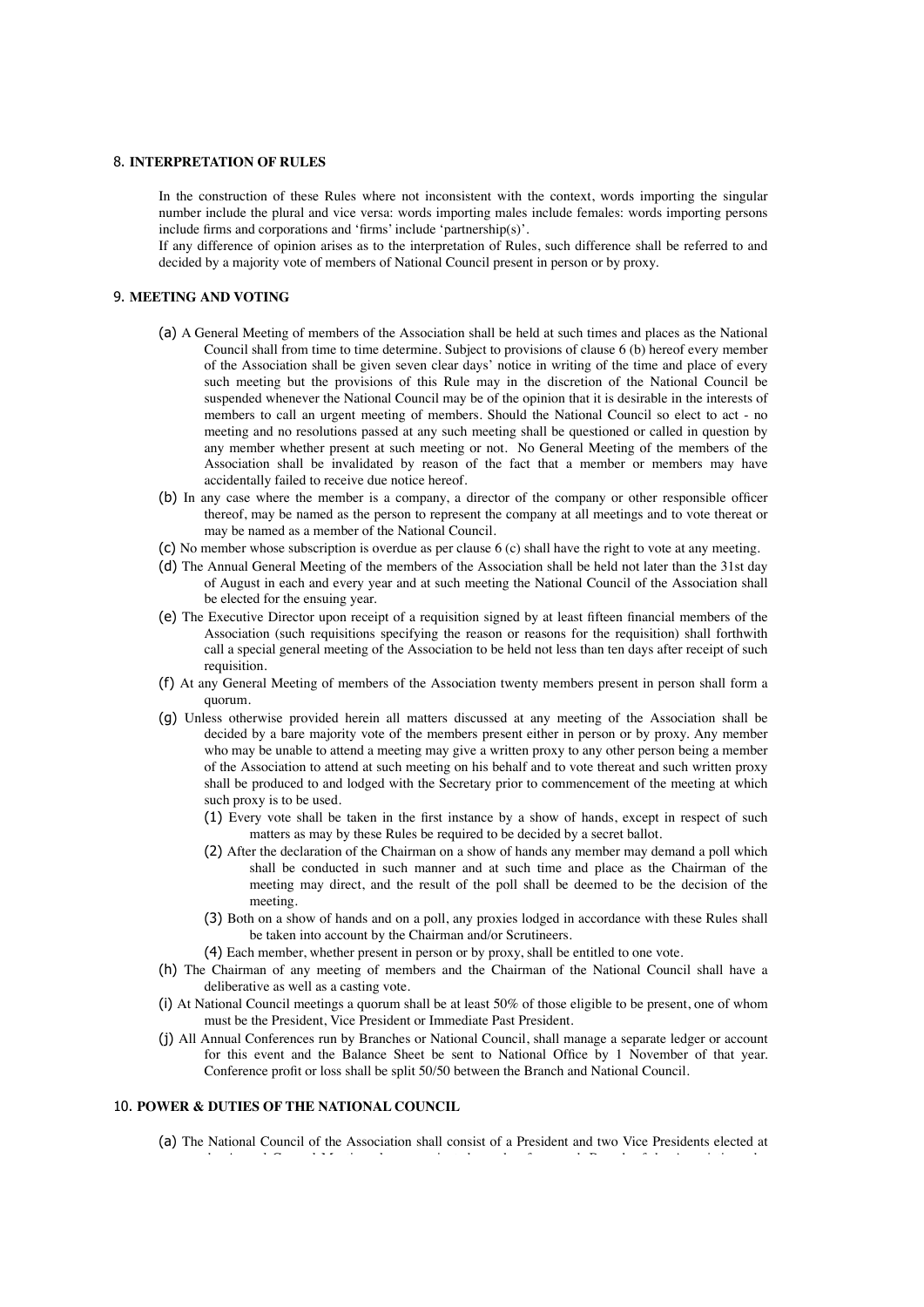the Annual General Meeting plus a nominated member from each Branch of the Association who shall all be members as per clause 3 (a) or 3 (b) of the Rules. All members of the National Council shall retire annually from office but shall be eligible for re-election. If deemed necessary, the President shall have the power to co-opt up to two additional members to the Council.

- (b) The President shall be ex-officio Chairman of all Committees of the Association.
- (c) Each Branch of the Association shall nominate one ordinary National Council member who shall be deemed to be automatically elected to the National Council at the Association Annual General Meeting, but who will still be eligible for nomination for the offices of President and Vice President(s) The Branch shall have the right to nominate a further National Council Member to fill the vacancy on Council. Branch nominations for automatic appointees are to be advised in writing to the Executive Director seven days before the Annual General Meeting. All members shall enter into their duties immediately after their election at the Association Annual General Meeting.
- (d) The Executive Committee of the Association shall comprise the President, both Vice Presidents and Immediate Past President The duties and powers of the Executive Committee shall be as delegated to it by the National Council but shall have emergency powers to act between meetings of Council on any matters and things except such matters and things as are by Rules expressly directed or required to be exercised or done by the Association in General Meeting.
- (e) Committees and Sub Committees of the Association shall meet together from time to time for the despatch of business at such times and in such places as the members of each Committee may mutually agree or as the Committee itself may be directed by the Executive Committee of the Association.
- (f) The Immediate Past President of the Association shall be nominated annually and shall be deemed to be an ex-officio member of the Council.
- (g) If any vacancies shall occur in the National Council or Executive Committee of the Association during any financial year such vacancy may be filled by the National Council and any person appointed shall hold office until the next Annual General Meeting of members of the Association.
- (h) The National Council must hold a meeting immediately following the close of the Annual General Meeting of the Association and such other meetings during the year as deemed necessary.

**11** Without prejudice to the general powers of the National Council it is hereby expressly directed that the National Council shall be entrusted with and may exercise and perform the following powers and duties, but shall at no time take any action that contravenes the general Rules of the Association.

- (i) To purchase and acquire for the Association any real or personal property or any rights or privileges at such price or prices and generally upon such terms and conditions as they shall think fit and to give and execute mortgages over lands so acquired for the balance of purchase moneys or otherwise upon such terms and conditions as the Council may think fit.
- (ii) To lease or accept leases of any land easements or tenements and to purchase any lands and interest therein upon such terms and conditions as the Council shall think fit, and to purchase, construct and maintain such buildings and other improvements as they may consider necessary for the use of the Association.
- (iii) To sell or otherwise dispose of any real or personal property belonging to the Association and no longer required.
- (iiii) To enter into all such negotiations, contracts and agreements in name and on behalf of the Association as they may consider expedient for the purpose of the Association.
- (v) To provide a common seal for the Association which seal shall remain in the custody of the Executive Director, and shall be affixed to all deeds, documents, instruments and assurances as may be necessary, provided that the seal of the Association shall not be affixed to any instrument except in the presence of at least three members of the Council or two members of the Executive Committee and the Executive Director for the time being.
- (vi) To invest the funds of the Association in real or personal property in such manner as they shall think fit.

## 11. **DUTIES AND POWERS OF OFFICERS**

- (a) The President shall preside at all meetings of the Association, the National Council, the Executive Committee, and all Committees or Sub Committees and in his absence a Vice President shall take the chair at such meetings. Should both the President and the Vice Presidents be absent at the commencement of any meeting those present shall elect one of their number to act as Chair. The President may however delegate the role of Chair at any particular meeting to any other member should he so desire.
- (b) (i) the Executive Director of the Association shall be annointed by the National Council who shall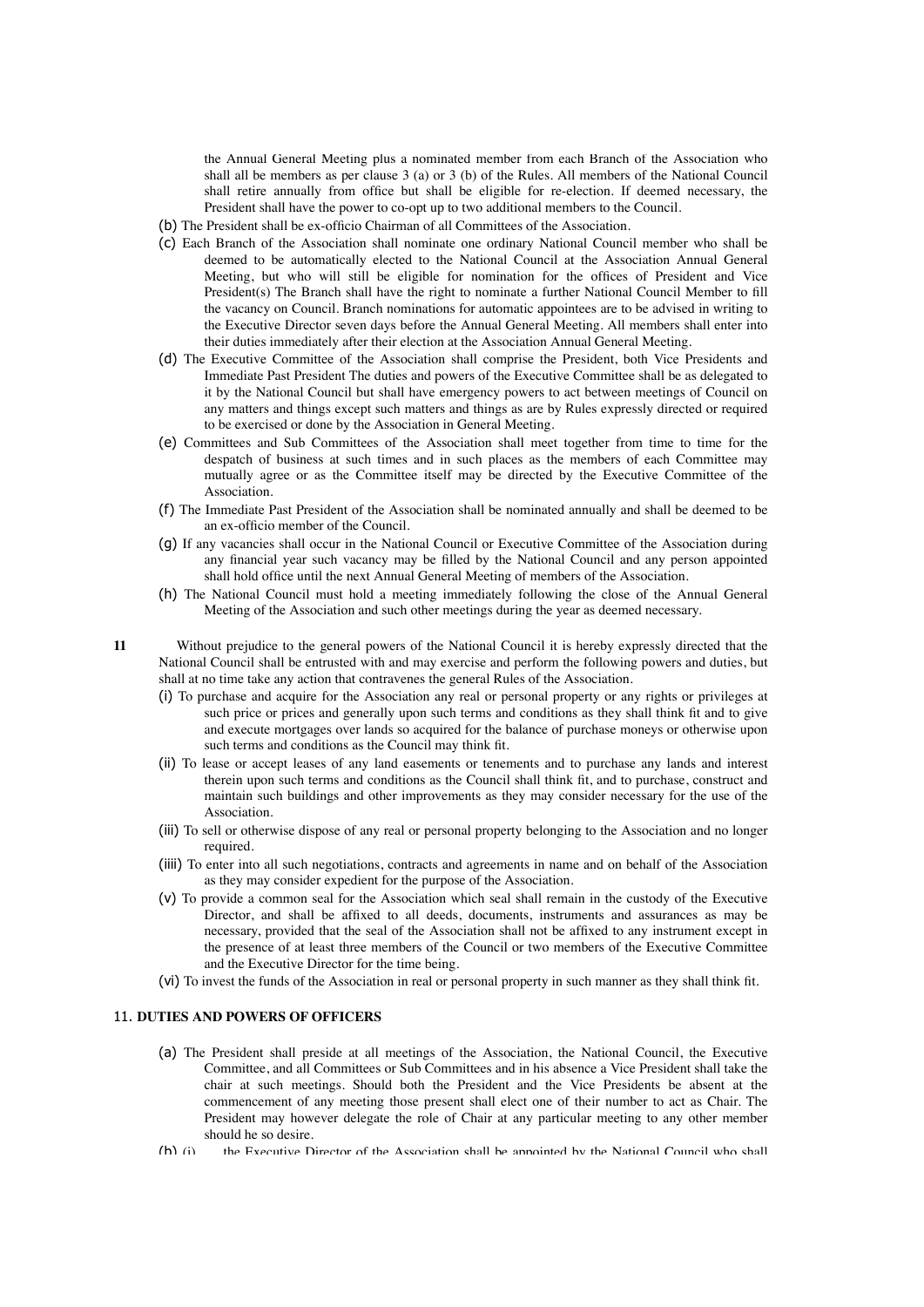- (b) (i) the Executive Director of the Association shall be appointed by the National Council who shall have the power to terminate his/her services or re-appoint as they think fit.
	- (ii) The Executive Director shall oversee the management of the Association finances and shall convene all meetings in accordance with instructions from time to time given by the National Council and in accordance with the Rules of the Association. The Executive Director shall attend all meetings and keep records of all proceedings and shall oversee the preparation of accounts and books to show the financial position of the Association. The Executive Director shall issue all notices of meetings and shall attend to all correspondence and receive all moneys on behalf of the Association and keep the roll of Members and all the Minute Books of the Association. The Executive Director shall also be responsible for the preparation of the Annual Balance Sheet and Financial Report and shall present same at the Annual General Meeting of Members.

## **12 REVIEWER**

There shall be a Reviewer of the accounts of the Association and who shall retire annually from the office at the Annual General Meeting but who shall be eligible for re-election. The Reviewer who shall be a member of the New Zealand Society of Accountants or Chartered Accountants shall examine the books and accounts of the Association and shall verify and certify the annual Balance Sheet and accounts of the Association.

#### **13 SUBSCRIPTIONS**

The financial year of the Association shall commence on the first day of April each year. Each member shall pay to the Association an annual subscription as may be agreed upon at any Annual General Meeting as the annual subscription for the next respective succeeding year or years.

## **14 LEVY**

In the event of the income from the subscriptions and other sources being insufficient to meet the expenditure of the Association, a levy as agreed upon at any General Meeting of the Association may be made.

## **15 FINANCES**

- (a) The Executive Director shall be responsible to deposit all money received in the Bank of the Association as promptly after receipt thereof as the circumstances may permit and the account of the Association at such Bank shall be operated upon by such signatory or signatories and otherwise in such manner as the National Council of the Association may from time to time determine.
- (a) No member of the organisation or any member associated with a member

shall participate in or materially influence any decision made by the organisation in respect of the payment to or on behalf of that member or associated person, of any income, benefit or material advantage whatsoever. Any income paid shall be reasonable and relative to that which would be paid in an 'arms length" transaction (being the open market). The provisions and effect of this clause shall not be removed from this document, and shall be included and implied into any document replacing the document.

### **16 REMUNERATION OF EXECUTIVE DIRECTOR**

The remuneration of the Executive Director and administration support for the Association shall be according to the contract for service between the provider of administrative services and the Association as approved by the National Council.

## **17 DISSOLUTION**

The Association may be wound up in accordance with Section 24 of the Incorporated Societies Act 1908. The Association may be wound up voluntarily, if a General Meeting of it's members passes a resolution requiring at a subsequent general meeting called together for that purpose, and held not earlier than 30 days nor more than two calendar months after that date, on which the resolution so to be confirmed, was passed. If upon winding up, or dissolution of the Association by the Registrar of Incorporated Societies, there remains after the satisfaction of all debts and liabilities any property whatsoever, the same shall be applied to any concern or associations (not being members of the Association) having substantially similar objects and activities to those of the Association to be used by it or by them for purposes similar to the objects for which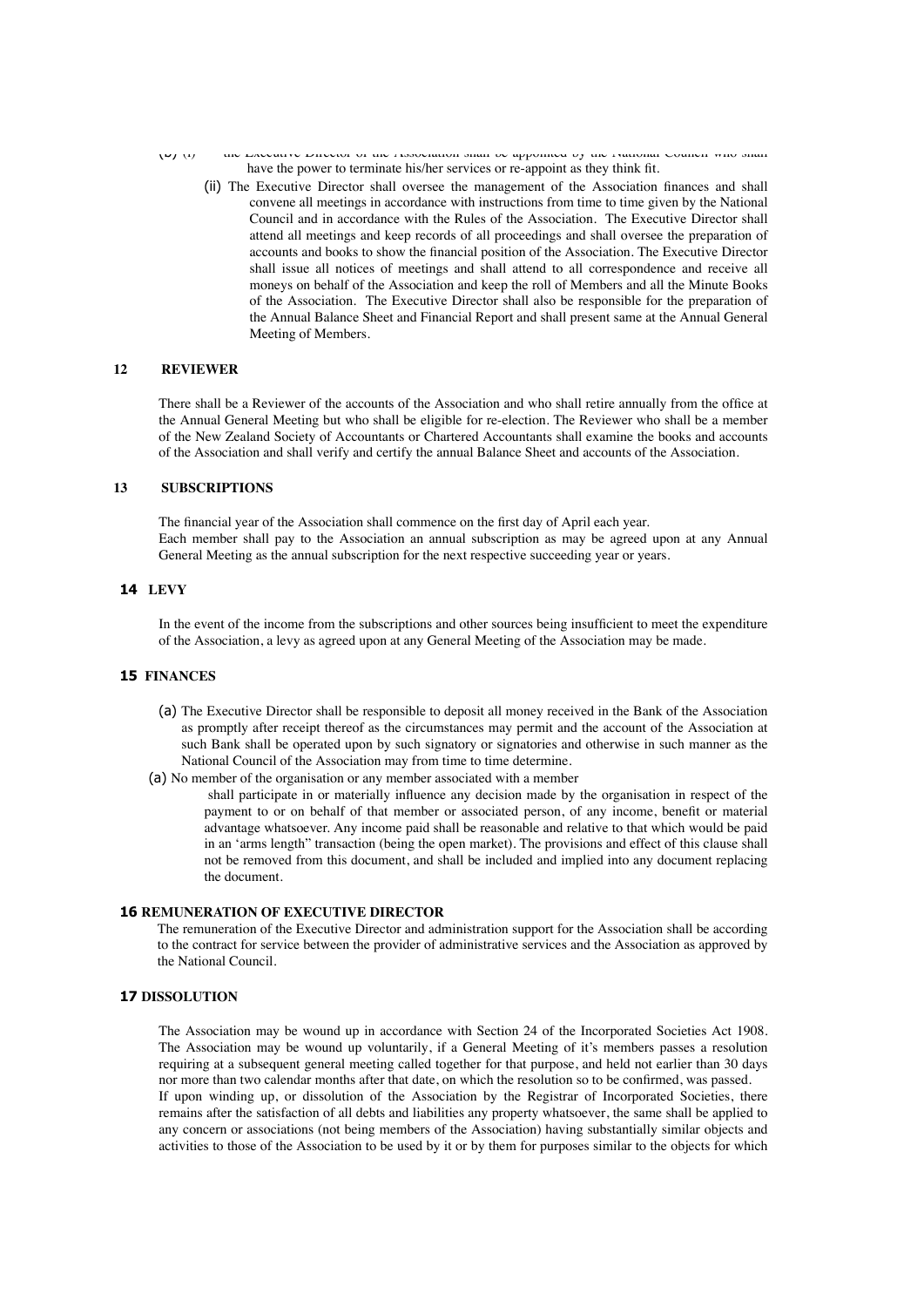the Association was established. If at the time of winding up or dissolution of the Association there is not existent any other concerns or associations having similar objects or activities to those of the Association, or if the then members of the Association do not in a General Meeting determine that property shall be transferred to or applied towards any such concern or association, then the property of the Association shall be applied towards such charitable purposes in New Zealand as the then members in General Meeting shall determine.

## **18 INDEMNITY TO COUNCIL**

No action in law or otherwise shall lie in favour of members or their executors or administrators against any other member of the Association or National council or Executive Committee or Branch Committee or any officers of the Association or in respect of any act, matters or things done, omitted or suffered, in pursuance of the provisions of these Rules, and that notwithstanding any irregularity or informality occurring in or about the doing, or omitting, or suffering of any act, matter or thing.

No member of the National Council, Executive Committee, Branch Committee, Auditor, Secretary or other office shall be liable for any other National Council, Executive Committee, Auditor, Branch Committee, Secretary, or other officer or for joining in any receipt or document of for any act or conformity, or for any loss or expense happening to the Association unless the same happens from his own wilful default.

#### **19 LIABILITY OF MEMBERS**

Each member of the Association shall contribute proportionate to the funds of the Association in the event of the same being wound up during the time he is a member, or within twelve months thereafter, such amount as may be required for the payment of the debts and liabilities of the Association contracted before the time at which he ceased to be a member, or within twelve months including the customary charges and expenses of winding up the same: but such liability shall in no case exceed the amount of such member's subscription for the then current year or the preceding year, whichever may be the greater: and in the case of a person who has ceased to be a member, the amount of the last subscription that may have become payable by him. On the death of a member, his executors or administrators shall have no claim on the assets or be subject to the liabilities of the Association.

#### **20 HONORARY LIFE MEMBER**

- (a) At any Annual General Meeting of the Association any person can be elected to Honorary Life Membership of the Association provided that:
	- (1) Nomination to the Annual General Meeting shall be made only by the Council.
	- (2) Any Branch or member of the Council wishing to submit a nomination for consideration by the Council should advise the Executive Director no later than the 31 May.
	- (3) The Council shall decide whether any nominations for Life Membership will be recommended to the ensuing Annual meeting.
	- (4) At the Annual General Meeting at least three quarters of the members present shall have voted in favour of the election.
	- (5) Each person elected to Honorary Life Membership shall be entitled to membership of the Association for life without payment of any subscriptions or levies as decided by either the Branch of which he is a member or of the National Association, and have full voting powers at both Branch and National level.

#### **21 BY-LAWS**

The Council may make such by-laws as it thinks fit (not inconsistent with these Rules) for the conduct of it's business and control of the affairs of the Association, provided always that such by-laws may be rescinded or overruled by the Annual General Meeting.

### **22 BRANCH SECTION**

For the purpose of administration, the Association shall be divided into Branches defined geographically. At Branch level the affairs and activities of the Association shall be administered by Branch Committees within the framework of Association policy as laid down by the Annual Conferences of the Association and under the general direction of the National Council.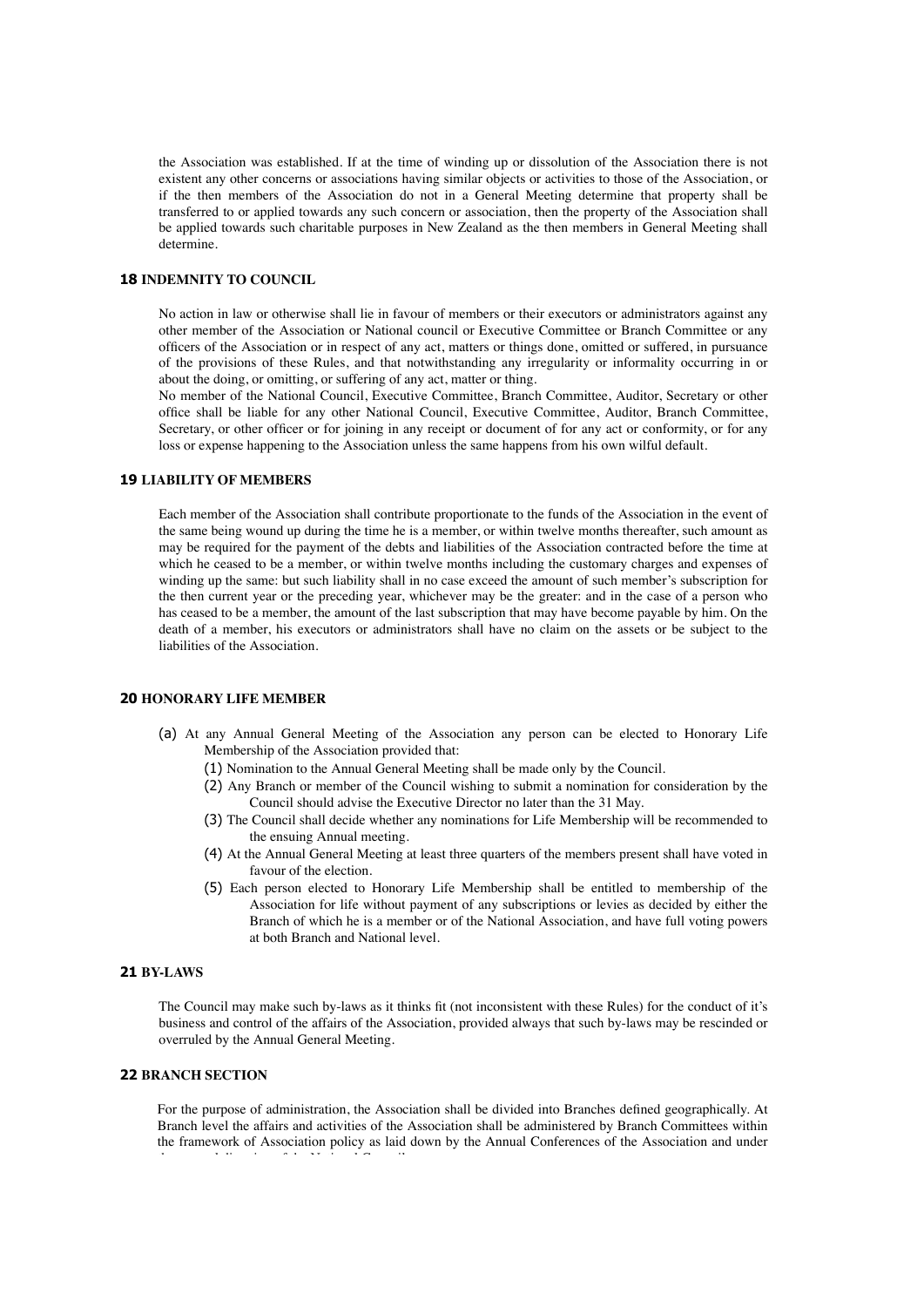the general direction of the National Council.

- **23.** (a) Financial members of the Association who are members of the Branch shall, subject to the limitations herein provided, elect annually from among their number a Branch Committee consisting of not less than five members, including a Chairman and Vice Chairman. No member whose subscription is in arrears, or who has not paid any levy ordered by any Annual Conference or the National Council or who may be under suspension shall be elected to the Committee.
	- (b) Each Branch shall appoint a Secretary to carry out the secretarial work of the Branch as directed by the Branch Committee.
	- (c) The remuneration of the Branch Secretary shall be determined by the Branch Committee.
- **24.** The Annual Meeting of the Branch may elect as Life Members of the Branch persons who are recommended for Life Membership by the Branch Committee. Such person(s) shall be entitled to a vote at all meetings of that Branch.
- **25.** (a) The Branch Committee shall be the medium of communication between members of the Branch and the National Council or vice versa.
	- (b) The Branch shall be represented on the National Council by a representative chosen by the Branch members at the Branch Annual General Meeting.
	- (c) The Branch Committee shall represent to the Council the view of members on matters arising within the scope of the Association and shall advise on the various questions brought before it by members for consideration of the Council or Annual Conference.
	- (d) In making representations to a Branch Committee for advice, assistance or support, a member must place before the Committee all factual data and correspondence relevant thereto.
- **26.** The Branch Committee shall be responsible to the National Council for the proper management of the Branch including the due observance of these Rules by members of the Branch, the preparation of all statements and returns and the keeping of proper books and accounts.
- **27.** The Branch Committee shall hold office until the conclusion of the Annual Meeting of the Branch to be held no later than 31st May in each year when they shall retire and hand over to their successors, elected or appointed in accordance with these Rules, all books, papers, accounts, monies and other property in their possession belonging to the Association.
- **28.** The Branch Committee shall have power to fill any extraordinary vacancies that may arise.
- **29.** Sub Committees consisting of not less than three members may be appointed in any locality or for any specific purpose, by the Branch Committee to whom they shall be subject.
- **30.** Each Branch Committee shall meet not less than three times a year to transact business and at such other times as deemed necessary.
- **31.** (a) The Branch Committee at its first meeting shall determine the number of members of the Committee that shall form a quorum, provided that such a quorum shall not be less than three.
	- (b) The quorum at a general Branch meeting shall in no case be less than the quorum fixed for Branch Committee meetings.
- **32.** Any member of a Branch Committee who absents himself from three consecutive meetings shall forfeit his seat, unless leave of absence is granted by the Branch Committee and such vacancy arising shall be filled in accordance with Rule 28.
- **33.** (a) The Branch Chairman shall preside at all general meetings of the Branch and conduct the business with propriety and order. He shall sign all minutes of the Branch and through the Secretary order special meetings of the Branch or Branch Committee when necessary, or at the request of twentyfive per cent of the Branch membership.
	- (b) The Chairman of the Branch Committee shall have a casting as well as a deliberative vote and his decisions shall be final.
- **34.** The Branch Vice Chairman shall assist the Chairman in conducting the business of the Branch and in the